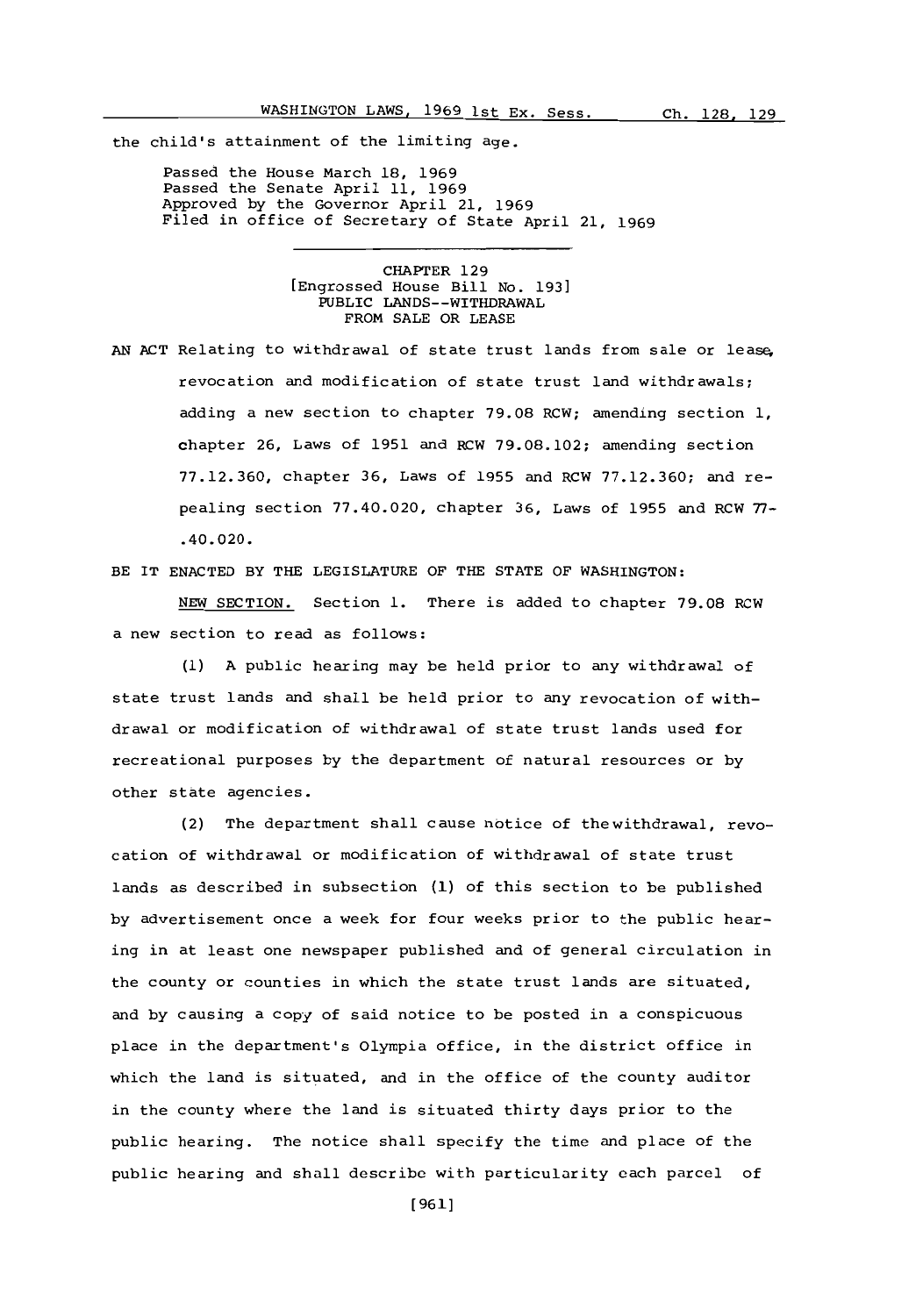state trust lands involved in said hearing.

**(3)** The board of natural resources shall administer the hearing according to its prescribed rules and regulations.

(4) The board of natural resources shall determine the most beneficial use or combination of uses of the state trust lands. Its decision will be conclusive as to the matter: PROVIDED, HOWEVER, That said decisions as to uses shall conform to applicable state plans and policy guidelines adopted **by** the planning and conmunity affairs agency.

Sec. 2. Section **1,** chapter **26,** Laws **of 1951** and ROW **79.08.102** are each amended to read as follows:

The  $($ (ee $m#5$ aiener)) department of natural resources is hereby authorized to withdraw from sale or lease, and reserve for state or city park purposes, public lands selected **by** the state parks and recreation commission, for such time as **((he))** it shall determine will be for the best interests of the state and any particular fund for which said public lands are being held in trust: PROVIDED, None of the lands selected under the provisions of section **3,** chapter **91,** Laws **of 1903,** shall be withdrawn or reserved hereunder without the consent of the board of regents of the University of Washington; except that the consent of the board of regents of the University of Washington shall not be required with regard to any such lands which are situated within the corporate limits of any city or town and are presently zoned for residential use.

Sec. **3.** Section **77.12.360,** chapter **36,** Laws **of 1955** and ROW **77.12- .360** are each amended to read as follows:

The ((eemmissioner-ef-publie-lands)) department of natural resources is authorized upon receipt of written request from the  $((\text{separable}\text{B}_1))$  department of game, such request bearing the endorsed approval of the board of county commissioners as hereafter provided if the hereafter described land was acquired by the state pursuant to the authority in RCW 76.12.030 or ROW **76.12.080,** to withdraw from lease any state owned lands described or designated in such request ((if-in-the-judgment-of-the-eemmissioner-of publie-lands)) if the board of natural resources finds that such withdrawal will be  $((ef-benefit-to-bhe-state-ef-Washingten))$  in conformity to the